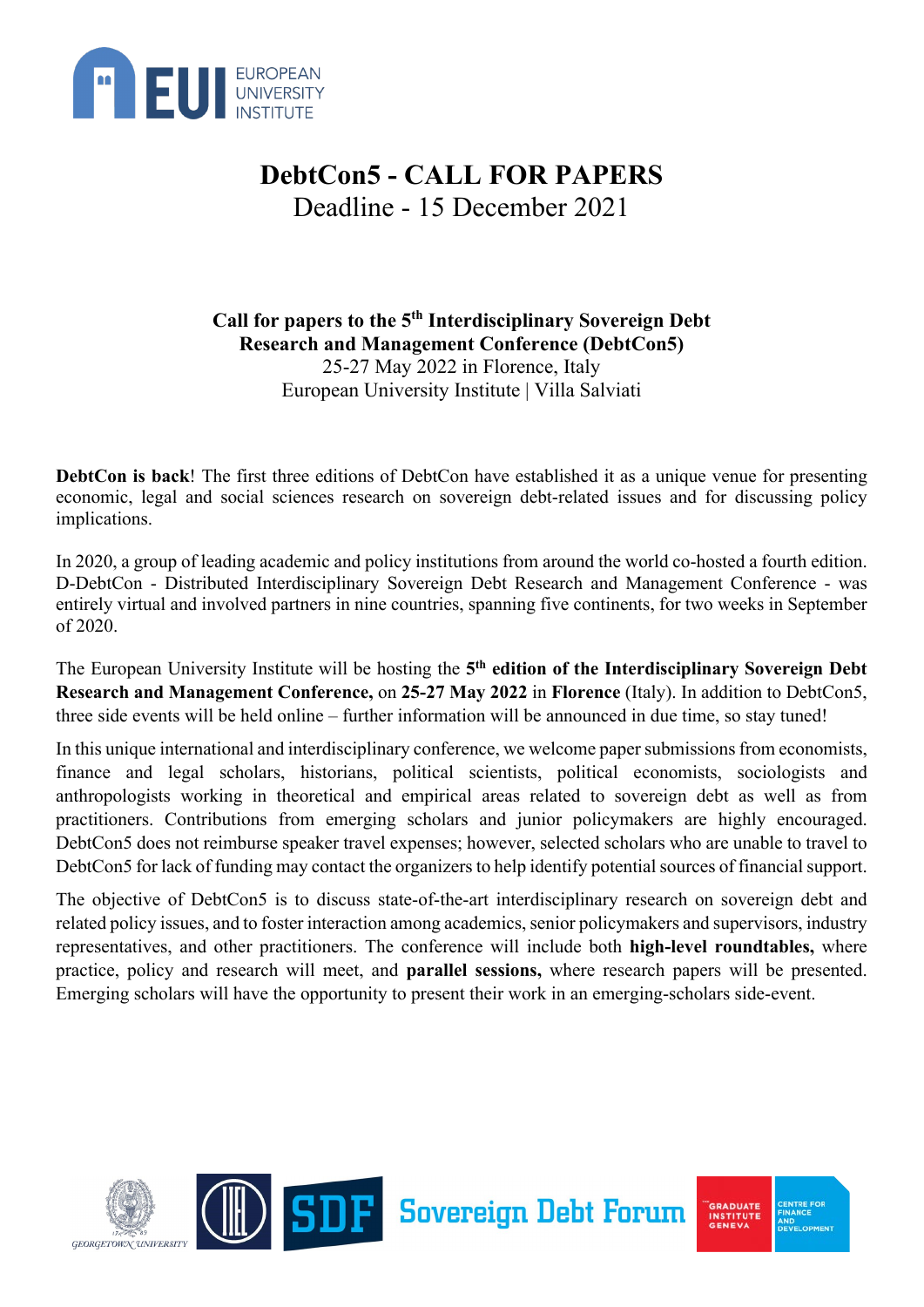

We encourage original contributions, preferably fitting in the following five DebtCon5 topics:

### **1. The COVID-19 Shock and its Unparalleled Consequences**

Since the start of the COVID-19 pandemic, the world has been witnessing a waterfall of disorderly sovereign defaults and h[i](#page-3-0)gh- and lower-income countries alike are facing an unprecedented economic crisis.<sup>1</sup> According to the IMF, the pandemic shock has pushed debt levels to close to 100 percent of GDP globally,<sup>[ii](#page-3-1)</sup> and has exposed further fragilities and vulnerabilities in the world trading system. Policymakers around the world have adopted a "whatever it takes" approach to save their economies from meltdown, yet the pressing financial needs of each country are not always matched by their borrowing capacities. Which new concerns relating to debt sustainability does COVID-19 raise? What impact does COVID-19 have on emerging economies? Policy-relevant contributions from different social science perspectives can greatly add to this analytical and policy debate.

### **2. Climate Debt: the Risks from Climate Change to Sovereign Debt**

Climate action raises major intertemporal and intergenerational issues. The concept of climate debt is intended to bring them to the fore but it has not been given an analytically sound and empirically precise definition. The setting of a time-bound perspective for achieving carbon neutrality (by 2050), to which most significant emitters have now committed, complicates the matter, for two related reasons. First, climate action looks increasingly likely to entail a significant fiscal cost, especially in countries that shy away from a carbon pricing-based strategy; second, countries are simultaneously bound by an intertemporal commitment (financial sustainability) and a finite-horizon commitment (invest what is required to achieve carbon neutrality).

DebtCon5 should examine a series of issues that this situation raises: intergenerational implications of financial and climate debt; financial sustainability consequences of not defaulting on the climate commitment; normative implications and the reform of fiscal frameworks; cross-country dimensions.

### **3. Rethinking Fiscal Rules and Sustainability**

While tackling the tendency of governments to allow deficit bias, the increasing number of fiscal rules also aims to promote a sound budgetary policy-making. More than [90 countries] have a fiscal rule framework in place, including all the euro area countries. Due to the COVID-19 pandemic, key macroeconomic indicators show that the European economy has suffered the largest shock since 1945. Individual and coordinated actions by all European institutions have strengthened the macroeconomic policy response to the shock, and the





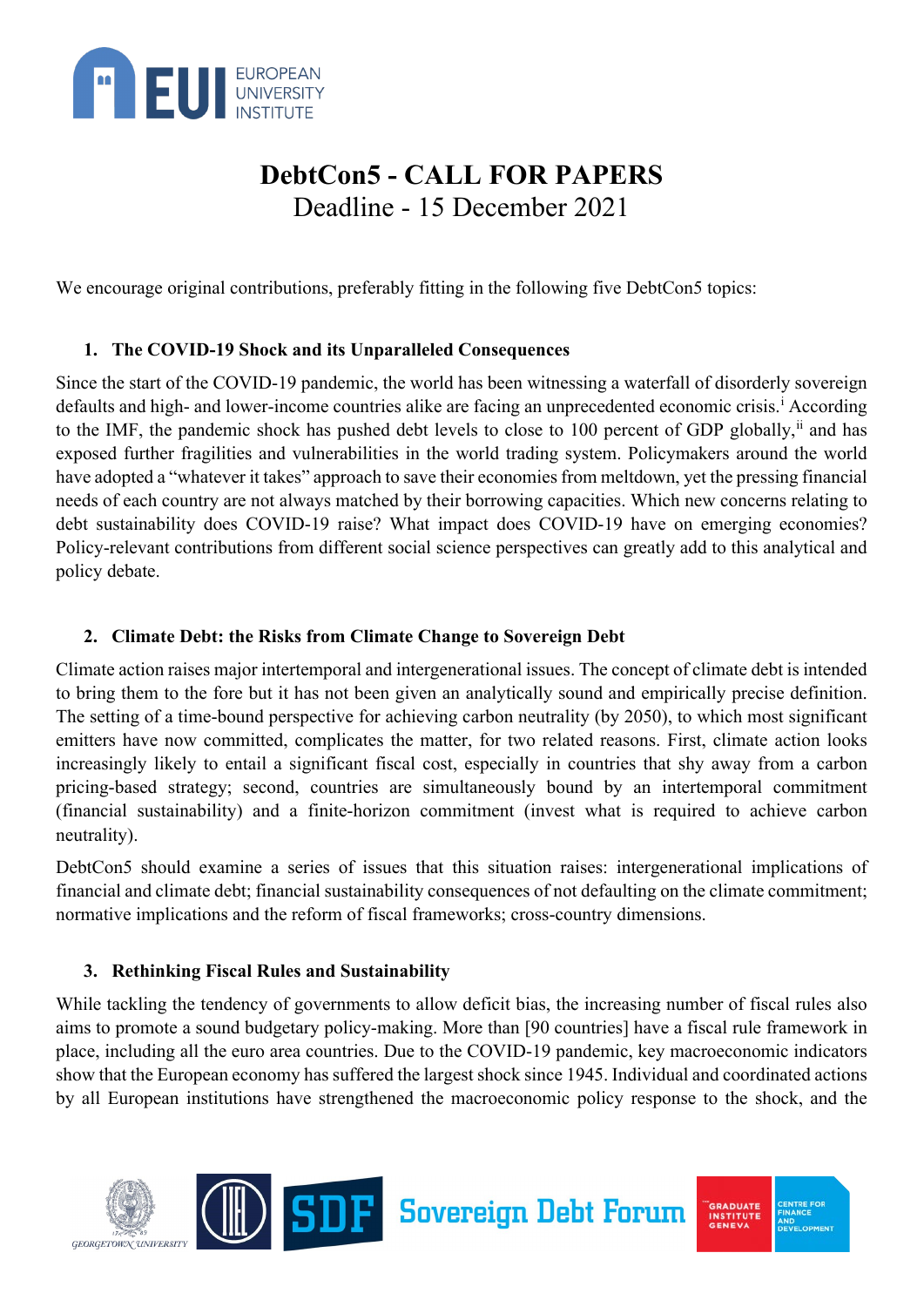

European fiscal rules have been temporarily suspended since March 2020. Low interest rates have allowed fiscal policies to expand with no costly consequences. How will Europe's outlook change once interest rates go up again as inflation returns? How will the review of Europe's fiscal framework wear on the credibility of EU Member States to consolidate their public finances over the medium term once economic activity resumes at full swing? These questions call for a reassessment of the current design of fiscal rules, which can draw lessons from the EU fiscal rules framework.

#### **4. Reconciling Diverse Lending Frameworks**

Historically, low-income countries mostly borrowed from the international financial institutions and from bilateral creditors that belong to the Paris Club. In recent years, this group of low-income countries started relying more on commercial debt by issuing bonds or borrowing from international banks, and on bilateral lenders that are not part of the Paris Club. While a diversification of funding sources can be regarded as a welcome development, commercial lenders tend to charge higher interest rates and their lending flows tend to be more procyclical than official debt flows. The recent presence of non-traditional bilateral lenders generates issues of data availability and transparency, complicates creditor coordination and in some cases raises new concerns relating to debt sustainability.

### **5. The History of Sovereign Debt: Relearning from the 80s**

The economic harm being caused by COVID-19 may soon result in multiple sovereign debtors moving into default territory. But the existing playbook for dealing with multi-sovereign emerging market debt crises is blank. The only debt crisis scenario we know is protracted country-by-country and contract-by-contract negotiated workouts. The objective of this session is to revise the experience of the 1980s debt crisis and draw lessons for the current situation: what are the parallelisms, what are the differences, what were the policy mistakes and what can be done to avoid these mistakes and make sure that if a global debt crisis happens again it will not lead to the long negotiations which in the 1980s transformed the debt crisis into a lost decade for many countries in Latin America and the Caribbean?

We also warmly welcome original academic or policy-relevant contributions from different fields on **other sovereign debt topics**, including the design and pricing of sovereign debt contracts, the link between debt transparency and debt vulnerabilities, debt-forgiveness and its potential impact on human rights, civil society and political conflicts, and also historical, sociological or anthropological perspectives on the law and economics of sovereign bond markets.